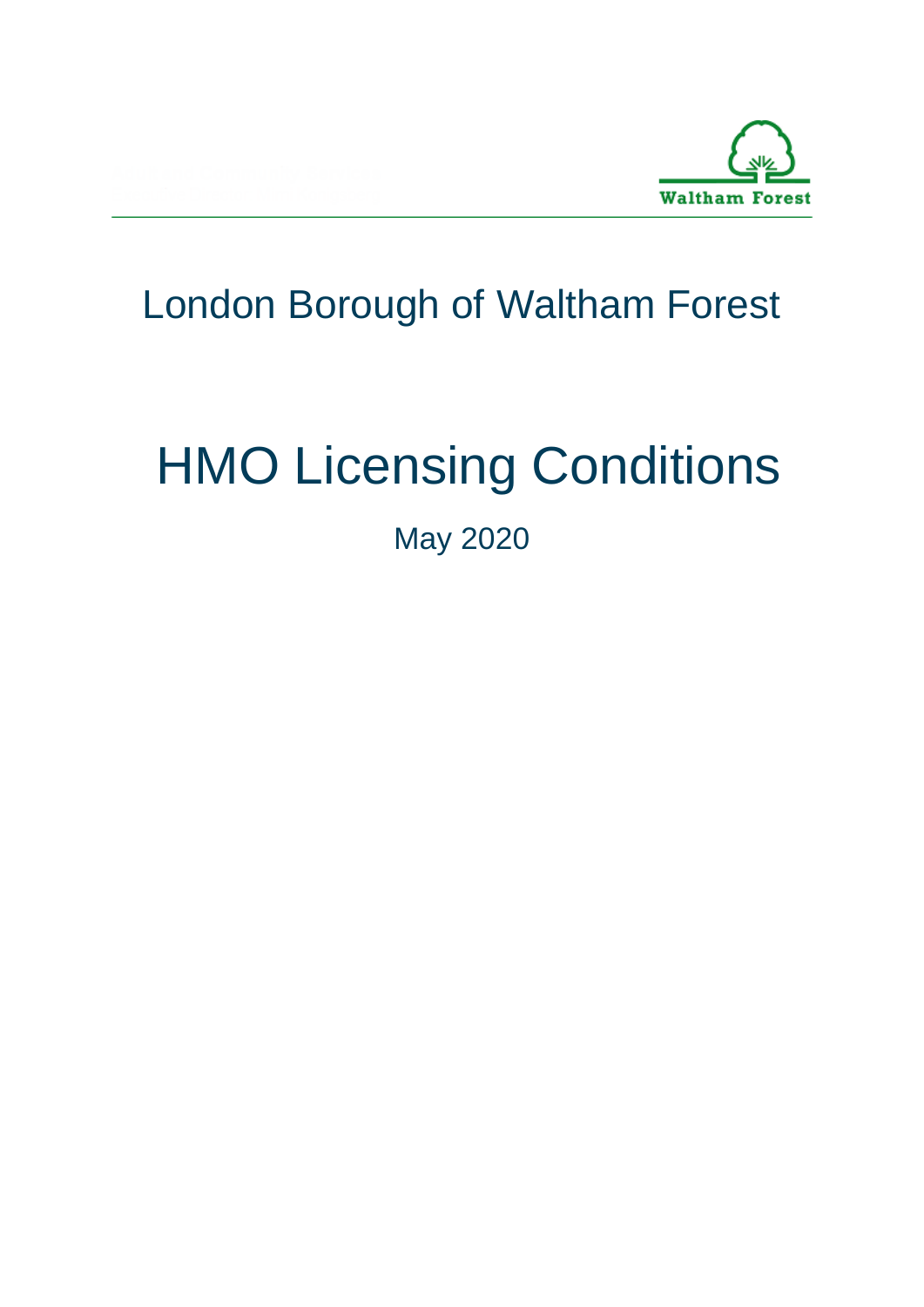# Standard Conditions for Licences granted under Part 2 Housing Act 2004

#### Definitions

In these licence conditions:

- **a)** *"HMO"* refers to the building or such part of it as is licensed under Part 2 of the Housing Act 2004;
- **b)** *"Authority"* refers to the local authority, namely the London Borough of Waltham Forest;
- **c)** "*Licence Holder*" refers to: (a) the person to whom the Authority has granted this licence; and (b) from the date of his or her consent, any other person who agrees to comply with the licence restrictions and obligations that follow; and
- **d)** *"Mandatory Licence Conditions"* refers to conditions that the Authority is obliged to impose under any licence granted under Part 2 Housing Act 2004 by virtue of Schedule 4 of that Act.

#### *Preliminary*

#### **Important notice**

**The person to whom this licence is granted is responsible for ensuring compliance with its conditions at all times and remains so whether or not another person has also agreed to be bound by them.**

Mandatory Licence Conditions *and local conditions to support the enforcement of mandatory licence conditions*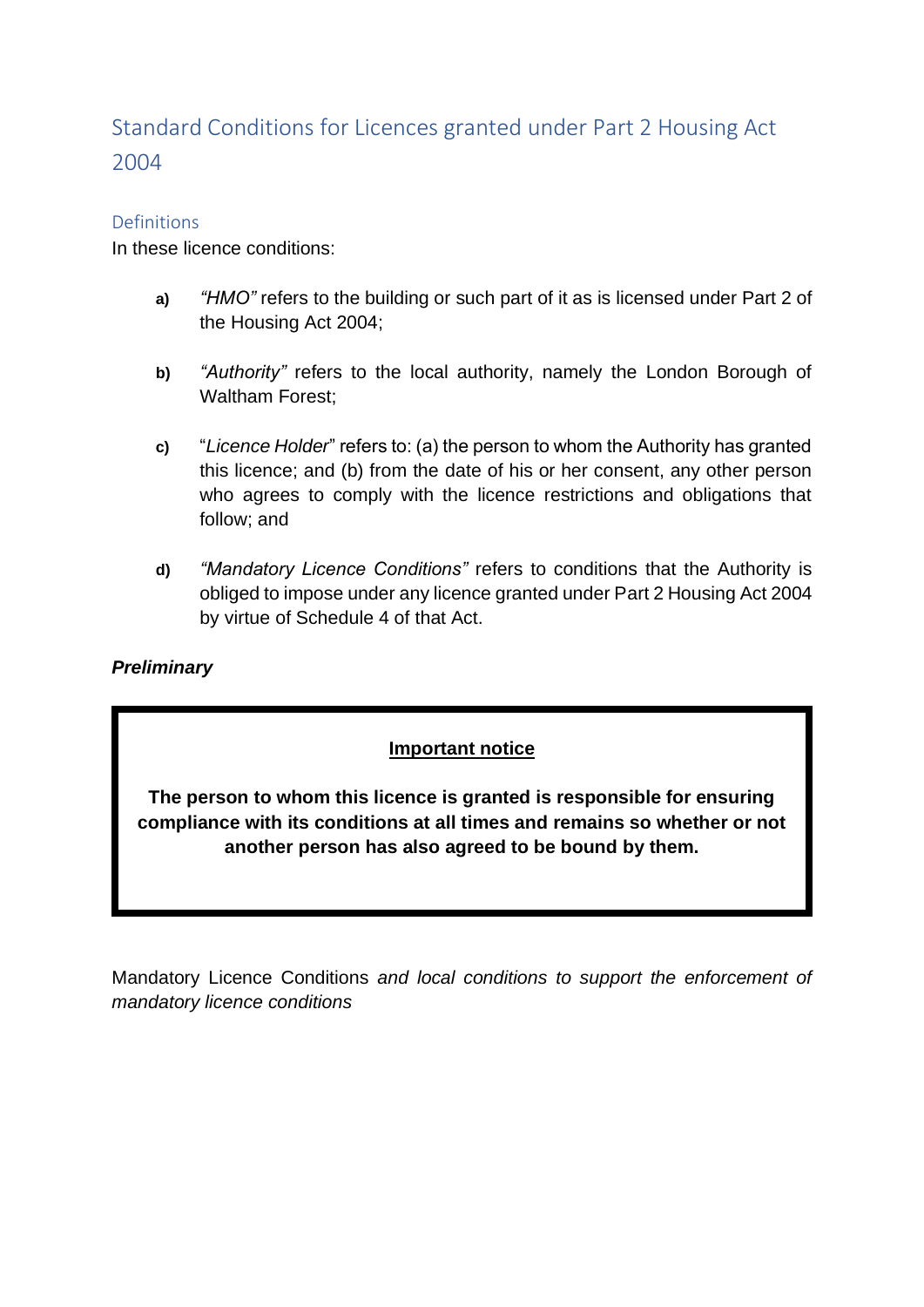# Occupation of the HMO

#### Minimum space standards

- 1. The Licence Holder must ensure that:
- (a) the floor area of any room in the HMO used as sleeping accommodation by one person aged over 10 years is not less than 6.51 square metres;
- (b) the floor area of any room in the HMO used as sleeping accommodation by two persons aged over 10 years is not less than 10.22 square metres;
- (c) the floor area of any room in the HMO used as sleeping accommodation by one person aged under 10 years is not less than 4.64 square metres;
- (d) any room in the HMO with a floor area of less than 4.64 square metres is not used as sleeping accommodation.

*Please note that the room floor areas referenced in this condition are nationally prescribed minimum standards. The Council may impose higher standards in an HMO in accordance with its locally adopted HMO guidance under the 'Further Information' tab at<https://walthamforest.gov.uk/content/houses-multiple-occupation-hmos>*

- 2. The Licence Holder must ensure that:
- (a) Where any room in the HMO is used as sleeping accommodation by persons aged over 10 years only, it is not used as such by more than the maximum number of persons aged over 10 years specified in the licence;
- (b) Where any room in the HMO is used as sleeping accommodation by persons aged under 10 years only, it is not used as such by more than the maximum number of persons aged under 10 years specified in the licence;
- (c) Where any room in the HMO is used as sleeping accommodation by persons aged over 10 years and persons aged under 10 years, it is not used as such by more than the maximum number of persons aged over 10 years specified in the licence and the maximum number of persons aged under 10 years so specified.

*The maximum number of persons who may occupy the HMO and the maximum number of persons who may occupy each room are specified in the licence documentation. Both elements of these occupancy requirements must be met; please note that the [overall] maximum number of persons permitted to occupy the HMO may be lower than the sum of the total numbers of persons allowed to occupy the HMO on a room by room basis*

3. The Licence Holder must ensure that the Authority is notified of any room in the HMO with a floor area of less than 4.64 square metres.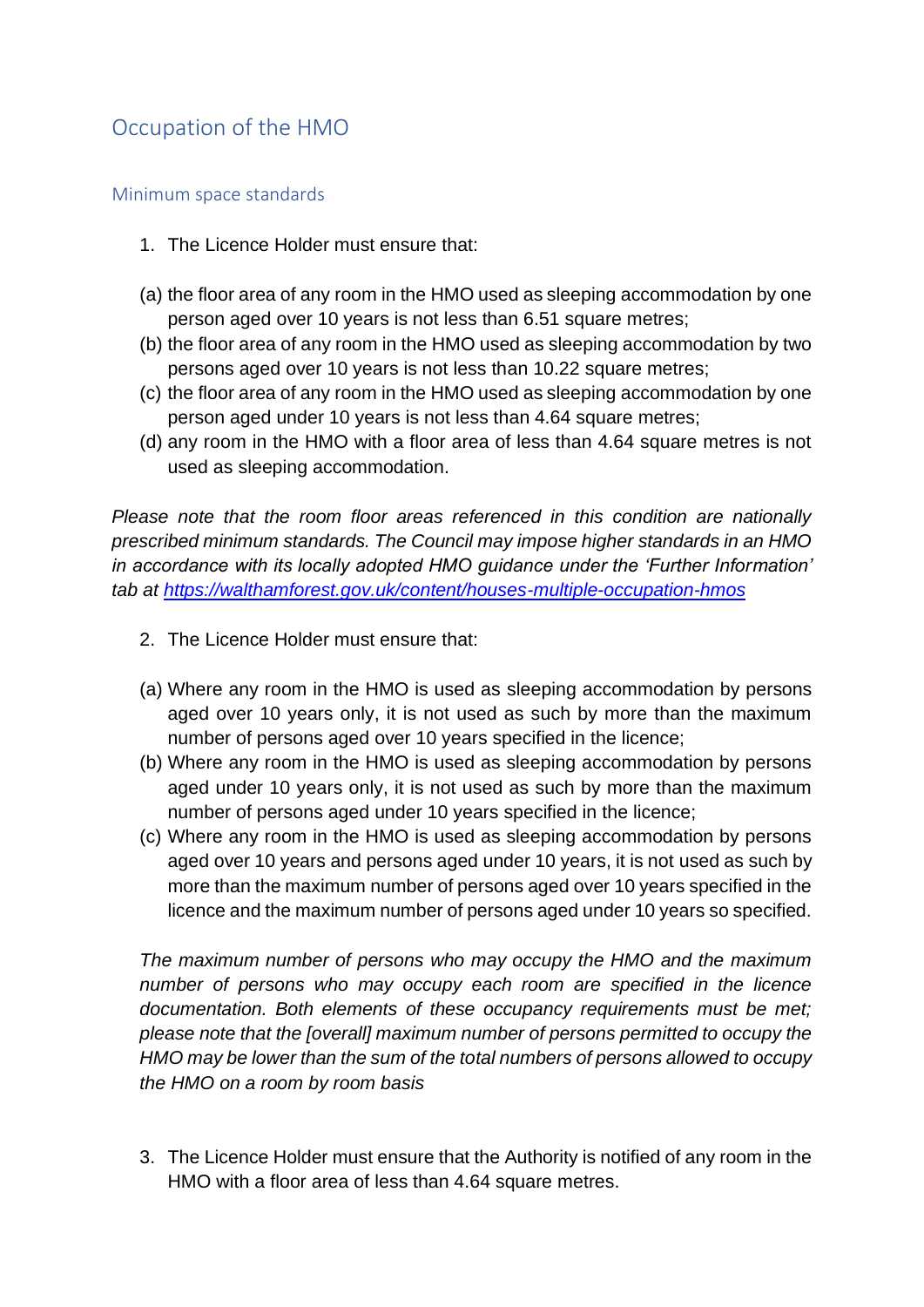For the purposes of Conditions 1-3 above:

- a) A reference to a number of persons using a room in an HMO as sleeping accommodation does not include a person doing so as a visitor of an occupier of the HMO (as defined in section 262 Housing Act 2004).
- b) A room is used as sleeping accommodation if it is normally used as a bedroom, whether or not it is also used for other purposes.
- c) Any part of the floor area of a room in relation to which the height of the ceiling is less than 1.5 metres is not to be taken into account in determining the floor area of that room for the purposes of this paragraph.
- d) The conditions do not apply to an HMO which is managed by a charity registered under the Charities Act 2011 and which:
	- I. is a night shelter, or
	- II. consists of temporary accommodation for persons suffering or recovering from drug or alcohol abuse or a mental disorder.

#### **Time for compliance with Licence Conditions 1 or 2 [for first HMO Licence made on or after the licence is granted]**

4. In the event that the Authority has notified the Licence Holder of a breach of Licence Condition 1 or 2 above at the time of granting the first HMO licence in respect of an HMO after 1 October 2018, the Licence Holder must ensure that all necessary steps are taken to remedy the breach within a specified period, not exceeding 18 months from the date of notification of that breach

# Written statements of terms and conditions

- 5. The Licence Holder must ensure that all occupants of the HMO and each of them are provided with a written statement of the terms and conditions on which they occupy it, e.g. a tenancy or licence agreement.
- 6. The Licence Holder must further ensure that the Authority is provided with a copy of any such statement or statements within 21 days, on demand.

Health & Safety

Gas safety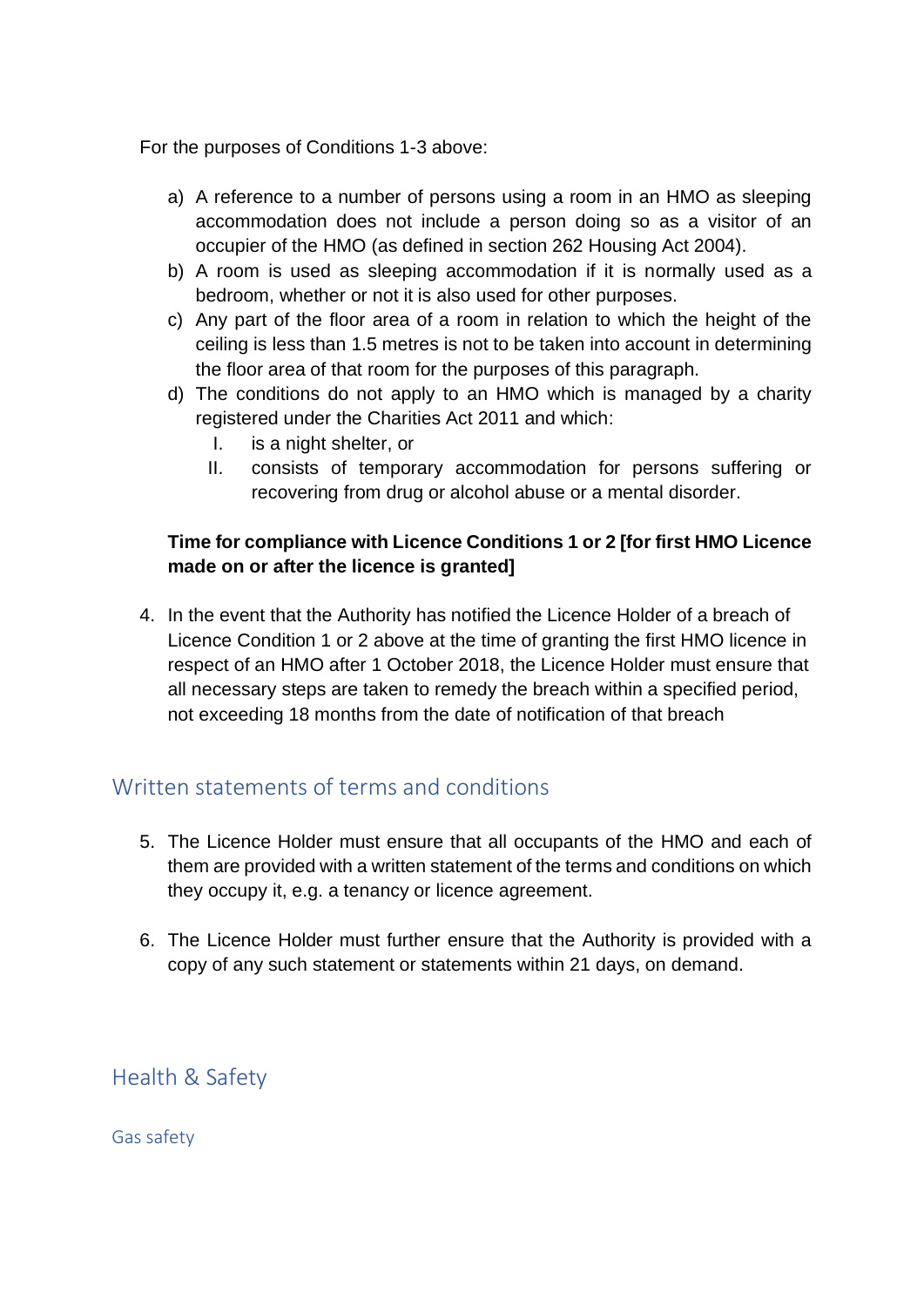8. If gas is supplied at the HMO, the Licence Holder must ensure that all gas installations and appliances are kept in repair, in proper working order and in a safe condition. The Licence Holder must obtain, keep and, upon each anniversary of the date on which this licence comes into force, produce to the Authority a current valid gas safety certificate obtained within the last 12 months by a Gas Safe registered Engineer or, if the boiler was installed less than 12 months ago, a Gas Safe Installation Certificate. Copies of this certificate must also be provided to all occupiers at the start of their occupation.

#### Electrical appliances, furniture and installations

- 9. The Licence Holder must ensure that all electrical appliances provided at the HMO are kept in repair, in proper working order and in a safe condition. The Licence Holder must obtain an electrical appliance test report every 30 months in respect of all electrical appliances that are provided at the HMO and provide a copy to the Authority on demand, together with a declaration as to the safety of all such appliances.
- 10. The Licence Holder must ensure that furniture made available in the HMO is kept in a safe condition. All upholstered furniture and covers and fillings of cushions and pillows must comply with current fire safety legislation. A declaration as to the safety of all furniture made available in the HMO must be provided to the Authority on demand.
- 11. The licence holder must ensure that: (for new tenancies from 1<sup>st</sup> July 2020 and all existing specified tenancies from April 2021)
	- a. Every electrical installation in the house is in proper working order and safe for continued use; and
	- b. Supply the authority, on demand, with a declaration as to the safety of such installations;
- 12. For the purpose of condition 11, "electrical installation" has the meaning given in regulation 2(1) of the Building Regulations 2010.

*"electrical installation" means fixed electrical cables or fixed electrical equipment located on the consumer's side of the electricity supply meter;*

#### Smoke alarms etc

- 13. The Licence Holder must ensure that:
	- a) A smoke alarm is installed on each storey of the HMO on which there is a room used wholly or partly as living accommodation; and that,
	- b) Each such alarm is kept in proper working order; and that,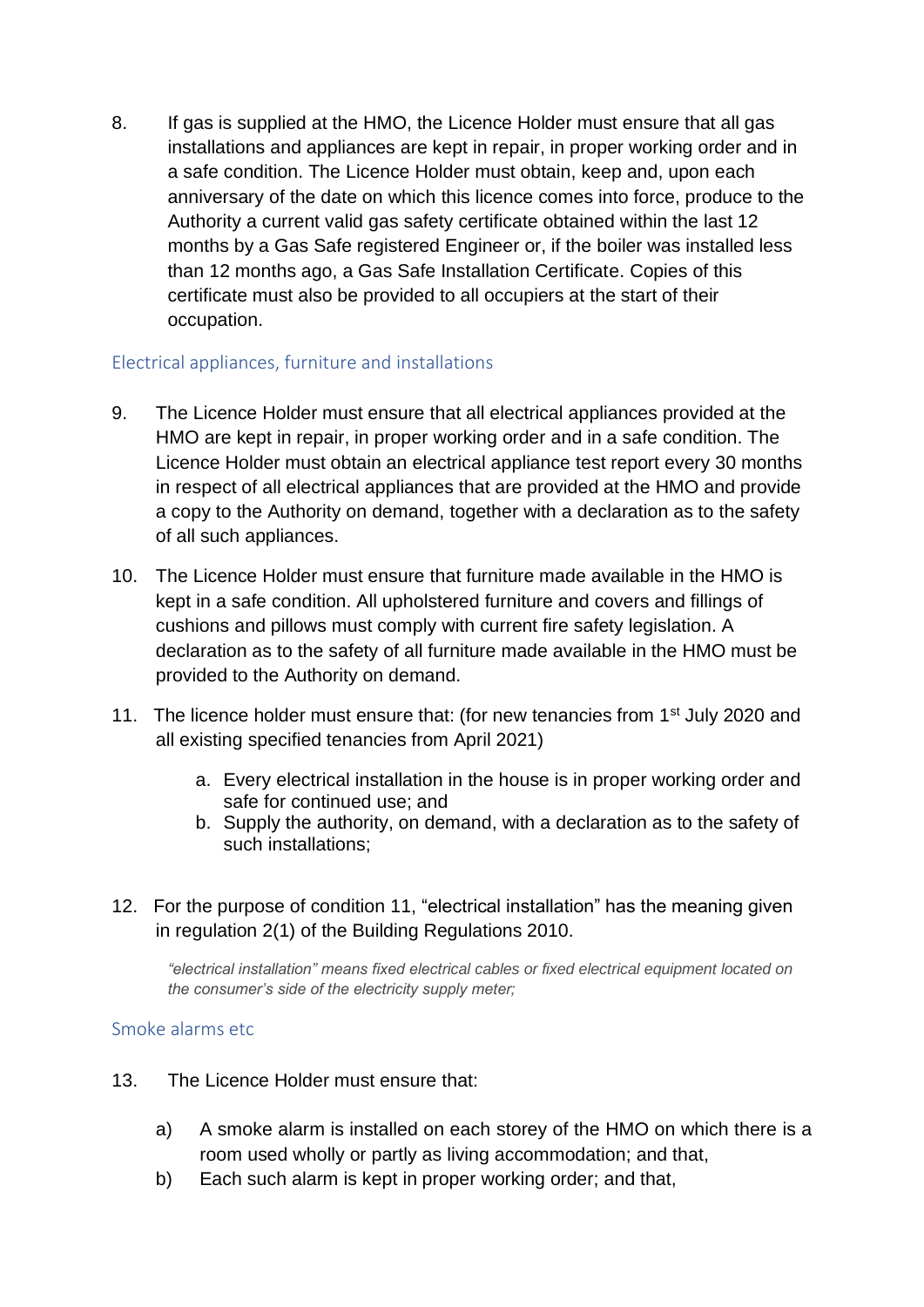- c) On demand, the Authority is supplied with a declaration by him or her as to the condition and positioning of any such alarms; and that
- d) The installed smoke alarms are appropriate to the house (see below*).*

For the purpose of condition 13, bathrooms and lavatories are treated as rooms used as living accommodation.

*Further, for the purpose of condition 13d), hard-wired, mains-operated smoke alarms with battery back-up must be fitted in all cases in accordance with BS 5446.*

#### Carbon monoxide alarms

- 14 The Licence Holder must ensure that:
	- a) A carbon monoxide alarm is installed in any room in the HMO which is used wholly or partly as living accommodation and contains a solid fuel burning combustion appliance; and that
	- b) Any such alarm is kept in proper working order; and that
	- c) The Authority is, on demand, supplied with a declaration by him or her as to the condition and positioning of any such alarm or alarms.
	- d) For the purpose of Condition 14, "room" includes halls and landings; and bathrooms and lavatories are treated as rooms used as living accommodation.

# Refuse Disposal

- 15 The Licence Holder must ensure that new occupiers of the HMO are, within 21 days of the start of their occupation, given the following information on waste and recycling, in writing:
	- a. The collection days for the refuse and recycling bins for the house [\(https://walthamforest.gov.uk/content/bin-collection-days\)](https://walthamforest.gov.uk/content/bin-collection-days)
	- b. Details on what they can and can't recycle [\(https://walthamforest.gov.uk/content/bins-green-brown-black-what](https://walthamforest.gov.uk/content/bins-green-brown-black-what-goes-them)[goes-them\)](https://walthamforest.gov.uk/content/bins-green-brown-black-what-goes-them)
	- c. How they can dispose of bulky waste [\(https://walthamforest.gov.uk/content/residents-large-item-collection\)](https://walthamforest.gov.uk/content/residents-large-item-collection)
	- d. General waste guidance from the Authority's website: [\(https://walthamforest.gov.uk/service-categories/rubbish-and-recycling\)](https://walthamforest.gov.uk/service-categories/rubbish-and-recycling) A copy of the information provided to the occupiers must be kept for 5 years and provided to the Authority within 21 days on demand.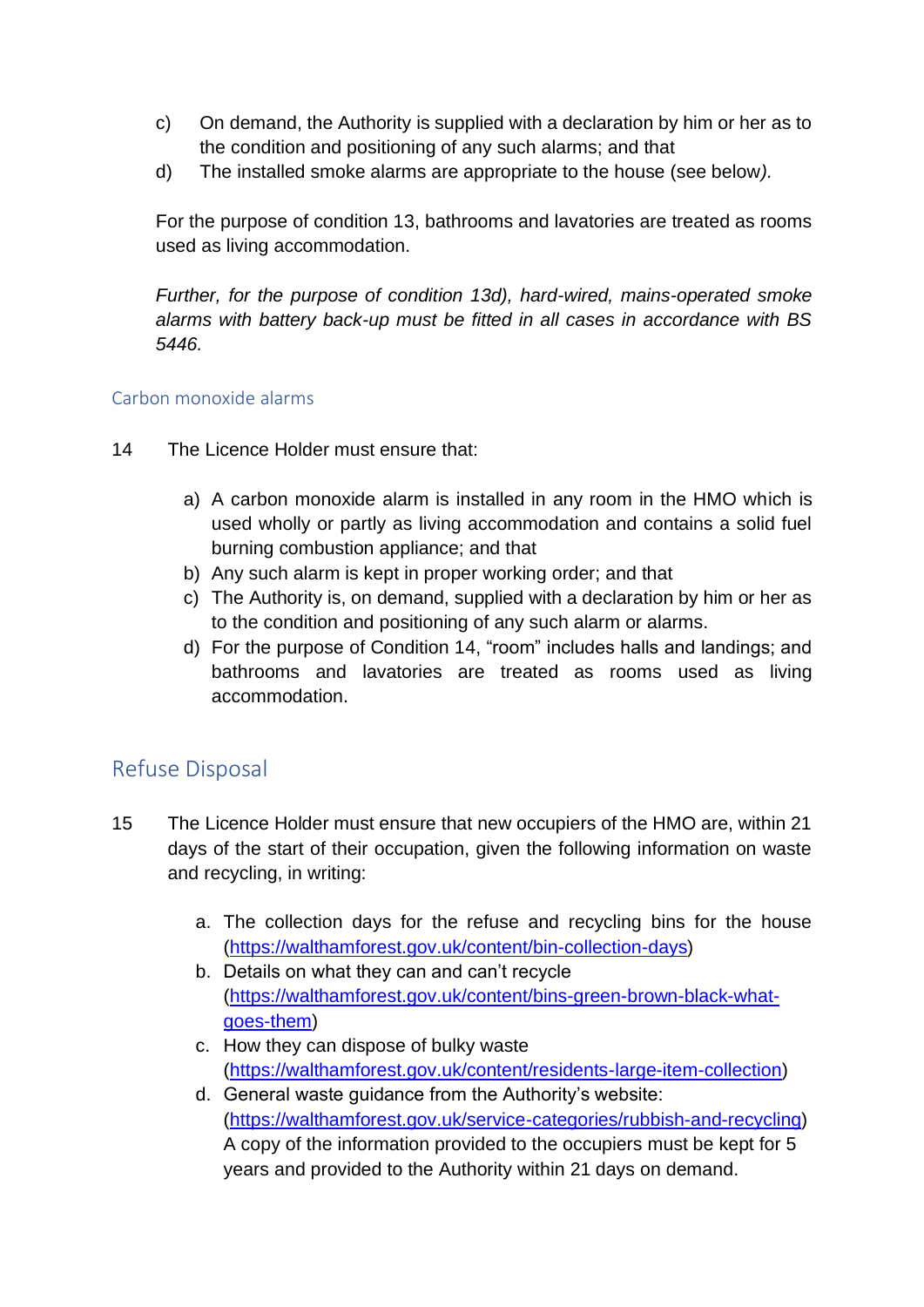16. The Licence Holder must ensure that occupants are provided with adequate facilities for the disposal of refuse and recycling. The Licence Holder must ensure that there are suitable and appropriate receptacles for the storage of household refuse and recycling between collections, so that bags or loose refuse and recycling are not stored outside the HMO.

# Property Management and safety

- 17. The Licence Holder must ensure that prompt action is taken to investigate and effectively address complaints about disrepair or pest infestation at the HMO. The Licence Holder must ensure, in particular, that a written response is made to any such complaint within 21 days of receipt, stating the action that has been or will be taken.
- 18. Copies of any such written complaint (including by email) and response referred to in condition 16 must be provided to the Authority within 21 days on demand.
- 19. The Licence Holder shall ensure that any repairs, improvement works or treatments at the HMO are carried out by competent person(s) who is employed directly by the Licence Holder or an agent/employee of the Licence Holder. Copies of receipts and/or invoices for any such works must be provided to the Authority within 21 days upon demand.
- 20. The Licence Holder must ensure that the electrical installation at the HMO is kept in repair, in proper working order and in a safe condition. The Licence Holder must obtain an Electrical Installation Condition Report (EICR) for the HMO, confirming that the condition of the installation is 'satisfactory', and provide a copy to the Authority within 21 days of demand. The EICR must be produced by a competent person who is appropriately qualified to prepare this report. If the person issuing the EICR is not properly registered with the Electrical Contractors Association (ECA), National Inspection Council for Electrical Installation Contracting (NICEIC), ELECSA, NAPIT or Registered Competent Person Scheme (www.electricalcompetentperson.co.uk), the Licence Holder must also provide written evidence that the electrician has the necessary qualification/s, skills and experience to issue the condition report within 21 days of demand. (**PLEASE NOTE**: The Authority will not contact the electrician on your behalf).
- 21. The Licence Holder must ensure that a fire risk assessment is undertaken in accordance with The Regulatory Reform (Fire Safety) Order 2005 and that action to minimise the risk of fire at the HMO is taken in accordance with the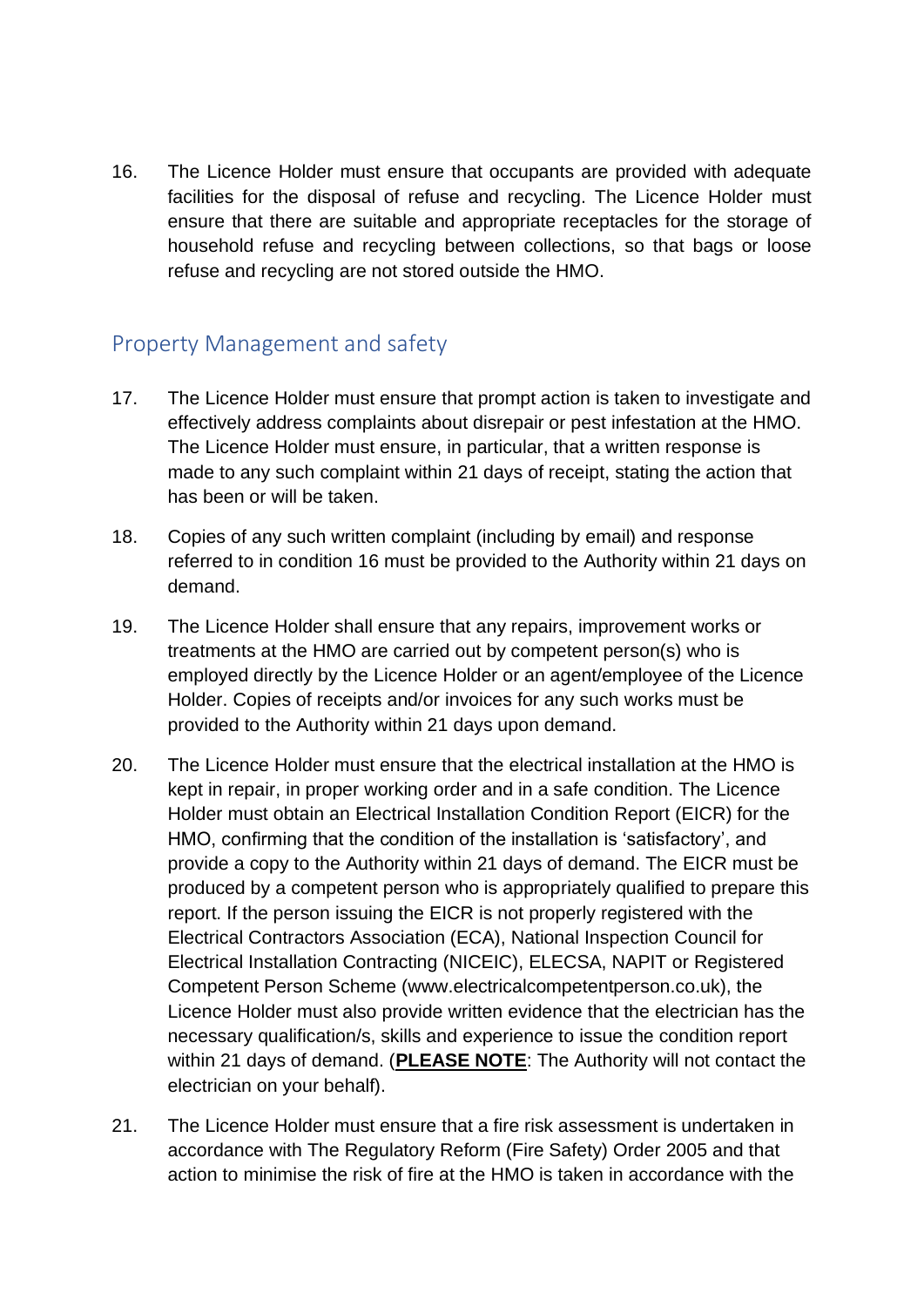assessment. The Licence Holder must ensure that any fire-fighting equipment and fire alarms at the HMO are maintained in good working order. The Licence Holder must ensure that the Authority is provided, within 21 days on demand, with a copy of the fire risk assessment, all periodical inspection reports and test certificates for any automatic fire alarm system, emergency lighting and fire-fighting equipment provided in the HMO.

- 22. The Licence Holder must ensure that regular checks are carried out to ensure that the common parts, gardens and yards are free from waste, which could provide harbourage for pests and/or is a nuisance and/or is detrimental to the local amenities, other than waste stored in appropriate receptacles for the storage of household refuse and recycling; and that waste such as old furniture, bedding, rubbish or refuse from the HMO is not left outside the HMO or in its vicinity.
- 23. The Licence Holder must ensure that old furniture, bedding, rubbish or refuse from the HMO is not left on, or immediately outside, the HMO or private land.
- 24. The Licence Holder must ensure that any type of waste which the Authority does not routinely collect such as hazardous waste is disposed of in a safe and lawful manner.
- 25. If the Licence Holder becomes aware that the occupiers of the HMO or their visitors are not using the waste disposal facilities provided and/or leaving waste outside the HMO or in its vicinity (for example old furniture, mattresses), they must ensure that a warning letter is sent to the occupiers within 7 days advising them to remove the items immediately. A copy must be kept and must be provided to the Authority within 21 days on demand.
- 26. The Licence Holder must ensure that regular checks are carried out to ensure that the HMO is free from pest infestation. Where the Licence Holder becomes aware of a pest problem or infestation at the HMO they shall, within 7 days, take steps to ensure that a treatment program is carried out to eradicate the pest infestation. Records shall be kept of such treatment programs and copies of these must be provided to the Authority within 21 days on demand.
- 27. The Licence Holder must ensure that all outhouses, garages and sheds are kept secure, are used for their intended purpose only. The Licence Holder must ensure that these structures are not used for human habitation
- 28. The Licence Holder must ensure that the exterior of the HMO is kept clean and tidy and that issues of routine maintenance affecting the exterior, such as broken windows, are addressed promptly.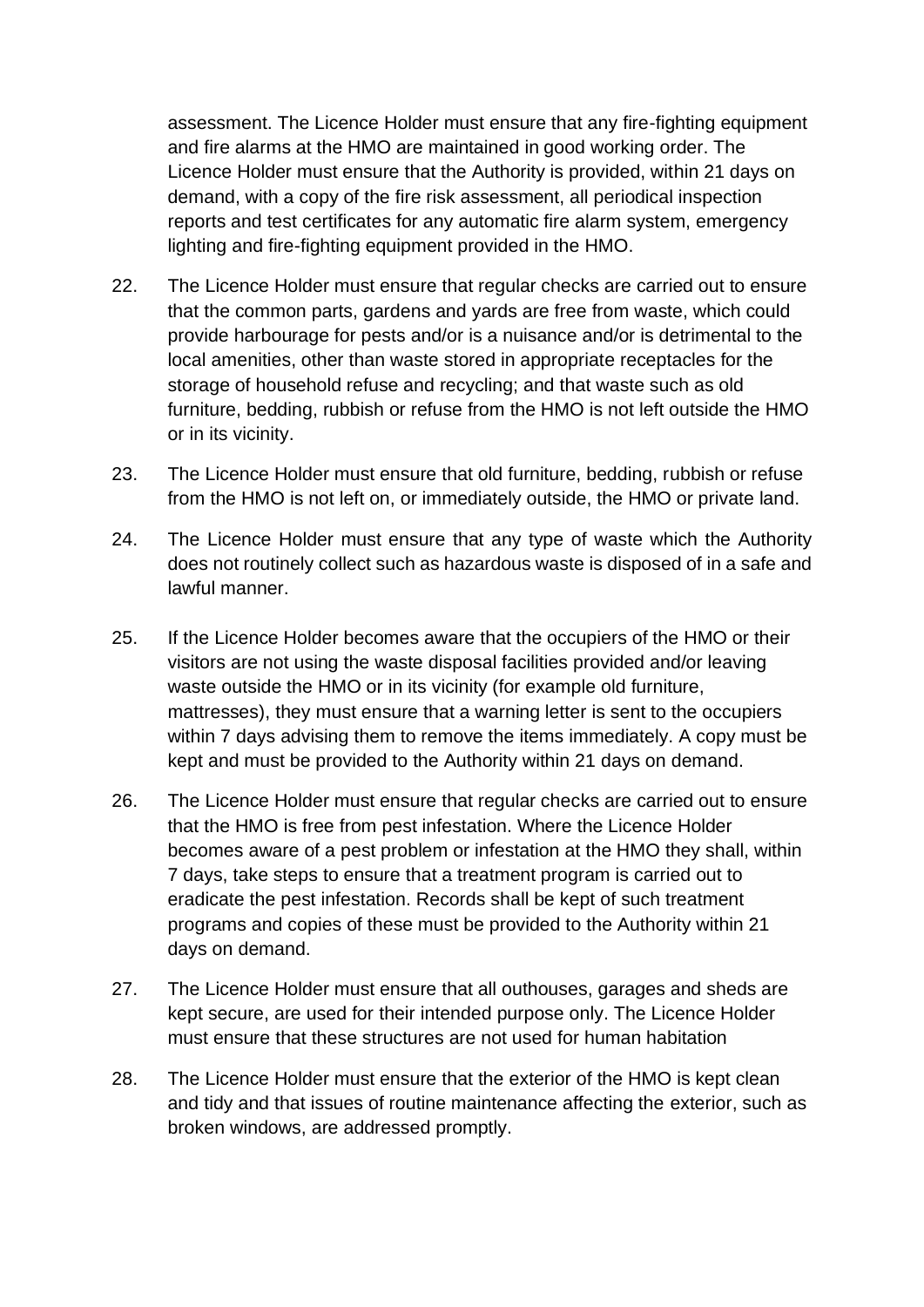29. The Licence Holder and/or their manager must undertake Authority-approved training (e.g. UKLAP/LLAS/NLA property management training) where required to do so by the Authority

#### Property standards

30.The Licence Holder must ensure that any necessary improvement works, identified as being a condition of the issued licence, are carried out and completed. Where such works are specified, they should be undertaken within the given time periods.

*Note: Additional management responsibilities relating to the management and maintenance of HMOs are contained within the Management of Houses in Multiple Occupation [England] Regulations 2006 and The Licensing and Management of Houses in Multiple Occupation (Additional Provisions) (England) Regulations 2007*

# Management of the licensed property

#### Material changes of circumstance

- 31. The Licence Holder must ensure that the Authority is informed within 21 working days of any material changes in their own circumstances and, within 21 days of becoming aware of them, of any known and material change in the circumstances of any person managing or involved in the management of the HMO, such as:
	- a) details of any unspent convictions not previously disclosed to the Authority that may be relevant to the Licence Holder or the property manager or the status of either of them as a 'fit and proper person', including in particular a conviction in respect of any offence involving fraud or dishonesty, violence, drugs or any offence listed in Schedule 3 to the Sexual Offences Act 2003.
	- b) Details of any finding by a court or tribunal against the Licence Holder and/or the property manager that he or she has practised unlawful discrimination.
	- c) Details of any contravention on the part of the Licence Holder or property manager relating to housing, public health, environmental health, or landlord and tenant law, which has led to civil or criminal proceedings and a judgment or finding being made against him or her.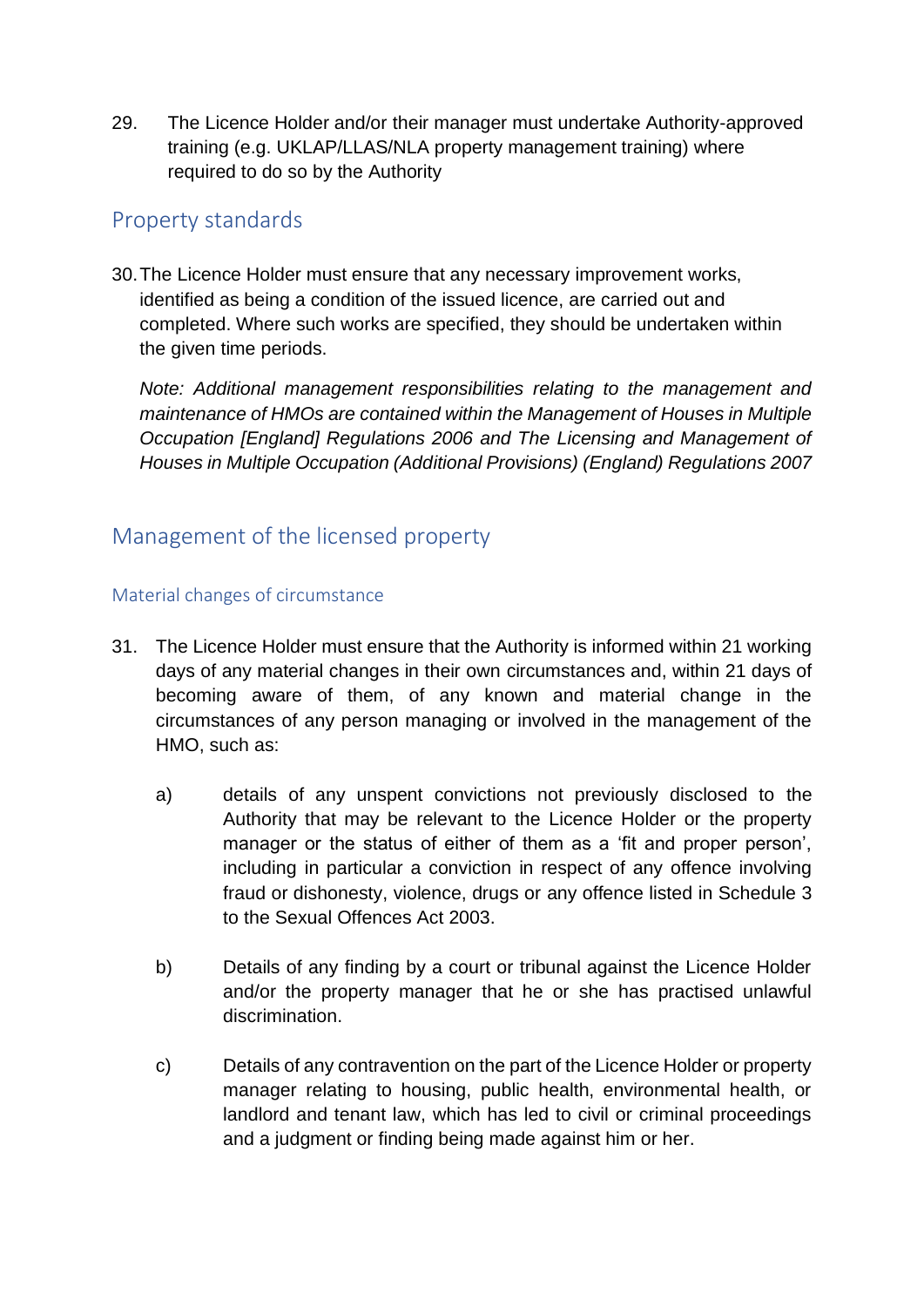- d) Information about any property the Licence Holder or property manager owns or manages, or has owned or managed:
	- i. which has been made subject to a control order under section 379 of the Housing Act 1985, in the five years preceding the date of the application; or
	- ii. which has been the subject of any enforcement action described under Part 1 sections 5(2) or 7(2) of the Housing Act 2004, concerning Category 1 and Category 2 housing condition hazards; or
	- iii. in relation to which a local housing authority has either refused to grant a licence under Part 2 or 3 of the Act or has revoked a licence.
	- iv. which has been the subject of an interim or final management order under the Housing Act 2004.
- e) A change of property manager
- f) A change of address of the Licence Holder or property manager
- g) The undertaking of any substantial works to the HMO including conversions and modernisations that would affect the licence or the licence conditions

# Managers' responsibility for compliance with licence conditions

- 32. If the Licence Holder appoints a person to manage the HMO during the period of the licence, he or she must:
	- a) Before or upon the manager's appointment, obtain from the manager a written declaration identifying the licence conditions, above and below, if any, by which he or she agrees to be bound;
	- b) Ensure that the declaration includes:
		- i. A recital that the manager has read and understood the licence conditions;
		- ii. A notice informing the manager that a failure to comply with the conditions may result in criminal and/or civil liability, including an unlimited fine or a financial penalty of up to £30,000 for each breach;
		- iii. A notice that, if the manager requires advice about the conditions or any failure to comply with them, he or she should consult a Citizens Advice Bureau or a housing solicitor, before signing the declaration;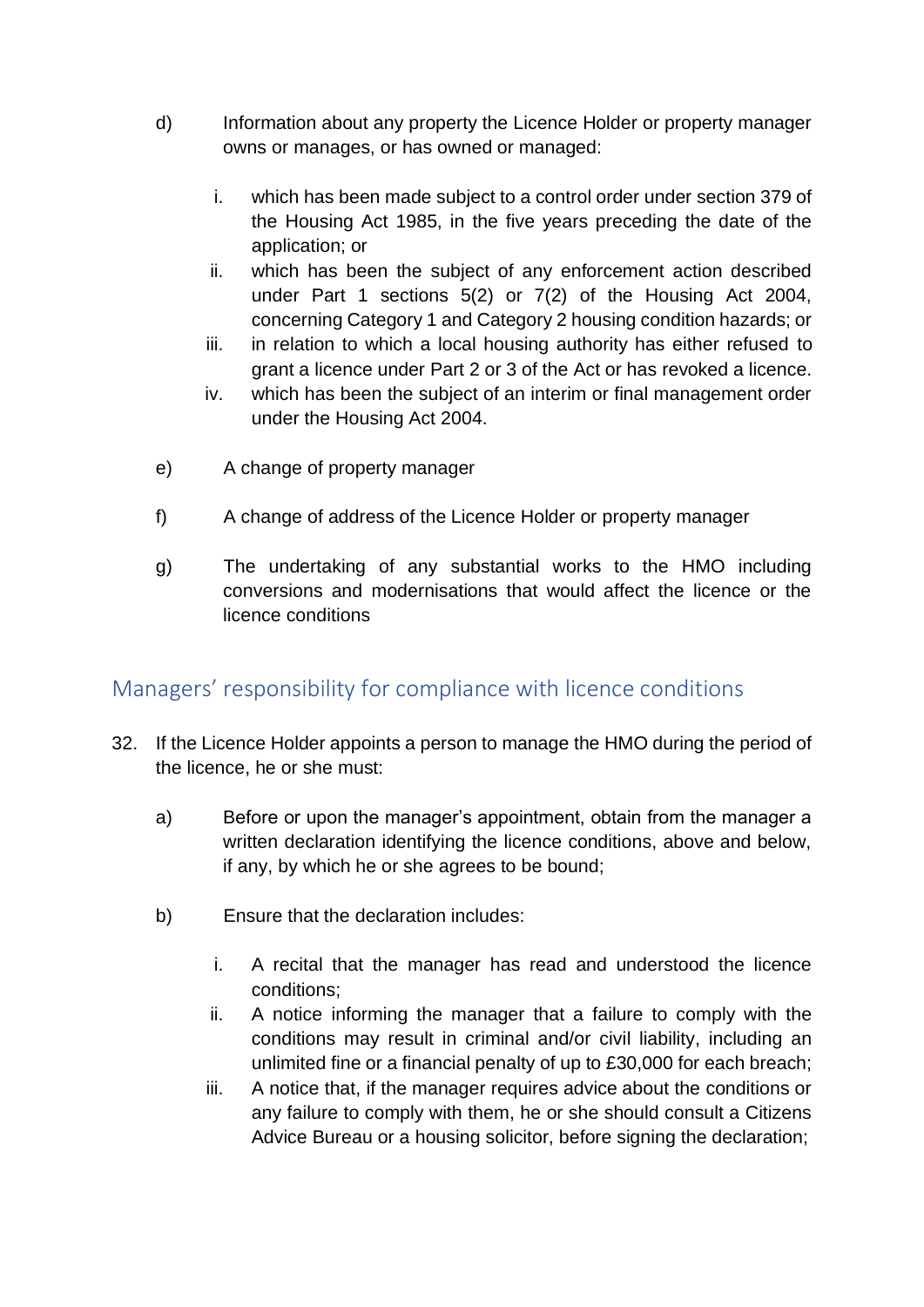- iv. A recital that the manager understands the consequences of failing to comply with the licence conditions;
- v. A recital that either (a) the manager agrees to be bound by all of the licence conditions, above and below, (b) the manager agrees to be bound by such of the conditions as the declaration specifies or (c) a recital that the manager does not agree to be bound by any of the licence conditions, above or below; and
- vi. In the case of (b) or (c) above, a statement that the person to whom the licence was granted alone is bound by the licence conditions;
- c) Ensure that the aforementioned declaration is signed and dated by the appointed manager; and
- d) Within 21 days of the manager's appointment, ensure that the Authority is provided with a copy of the above declaration.

# Tenancy Management

- 33. The Licence Holder must ensure that references are demanded from and in respect of all persons who wish to occupy the house.
- 34. No new occupiers shall be allowed to occupy the HMO if they are unable to provide suitable references. (References should be as a minimum, checks to ensure the tenants identity, whether they have the right to rent a property [see [https://www.gov.uk/check-tenant-right-to-rent-documents/who-to-check\]](https://www.gov.uk/check-tenant-right-to-rent-documents/who-to-check), their ability to pay rent and their past tenant history.)
- 35. The Licence Holder must ensure that copies of obtained references are retained for the duration of the licence and that the Authority is provided with a copy of any such references and records within 21 days, on demand.

(Conditions 33, 34 and 35 above apply to any agreement made on or after the licence is granted)

- 36. The Licence Holder must ensure that occupants of the HMO receive written notice about how they should deal with repair and maintenance issues and with emergencies, should they arise. Copies of the written statement of terms must be provided to the Authority within 21 days upon demand.
- 37. The Licence Holder shall not cause or permit any person who has previously applied for a property licence in respect of the HMO and has either:
	- i. been found not to be a Fit and Proper person, or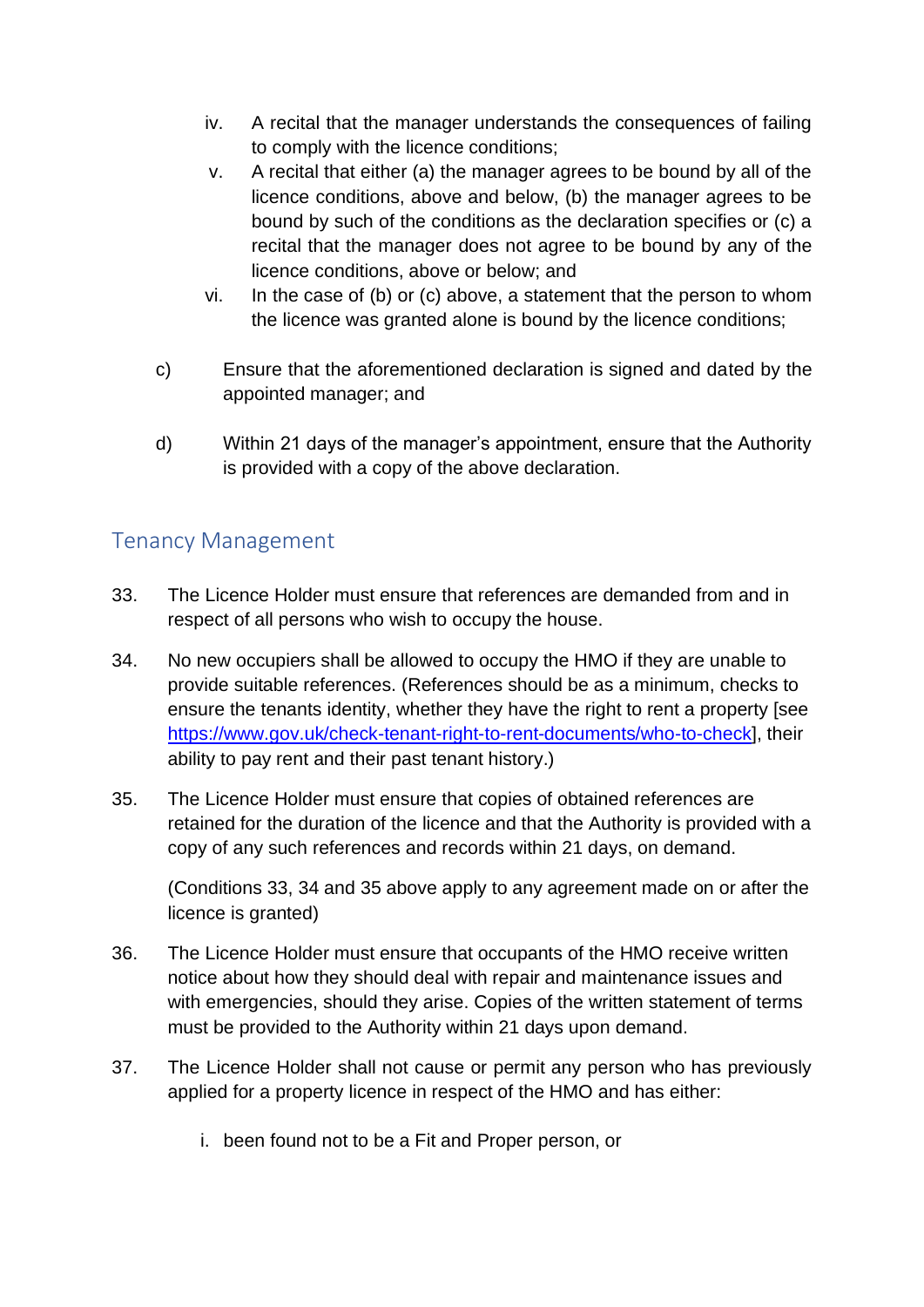ii. been made subject to a Banning Order under the Housing and Planning Act 2016

to have control or management of the HMO, or to carry out or arrange any repair, improvement or other building works at the HMO.

- 38. The Licence Holder must ensure that any deposit taken under an assured shorthold tenancy is protected by placing it in an authorised tenancy deposit scheme. The tenant must be given the prescribed information about the scheme. The Licence Holder must ensure compliance with the requirements of the scheme and the operation of Part 6 in Chapter 4, Housing Act 2004 within the statutory time limit (currently 30 days). A copy of the prescribed information given must be provided to the Authority within 21 days on demand.
- 39. The Licence Holder must ensure that the Authority is provided, in writing, with details of the tenancy management arrangements that have been, or are to be, made to prevent or reduce anti-social behaviour by persons occupying or visiting the HMO. Evidence of these must be provided to the Authority within 21 days on demand and amongst other things shall include the following:
	- i. Notification of an emergency 24hr contact number (including out of hours response arrangements)
	- ii. Notification of arrangements for the disposal of rubbish and bulky waste
	- iii. Written records of property inspections for management and repair issues
- 40. The Licence Holder shall ensure that inspections of the HMO are carried out at least every three (3) months to identify any problems relating to the condition and management of the HMO. The Authority may increase the frequency of such inspections if it has good reason to be concerned about the condition or management of the HMO. The records of such inspections shall be kept for the duration of this licence. As a minimum requirement the records must contain a log of who carried out the inspection, date and time of inspection and issues found, and action(s) taken. Copies of these must be provided to the Authority within 21 days on demand.
- 41. If an occupant misses a rent payment, the Licence Holder must ensure that the occupant is contacted to ascertain whether he or she still occupies the HMO; and must ensure that a record of any such contact is kept. If no such contact is or can be made, the Licence Holder must ensure that the HMO is visited, no later than one month after the date on which the payment became due, to ensure that the HMO is secure and has not been abandoned.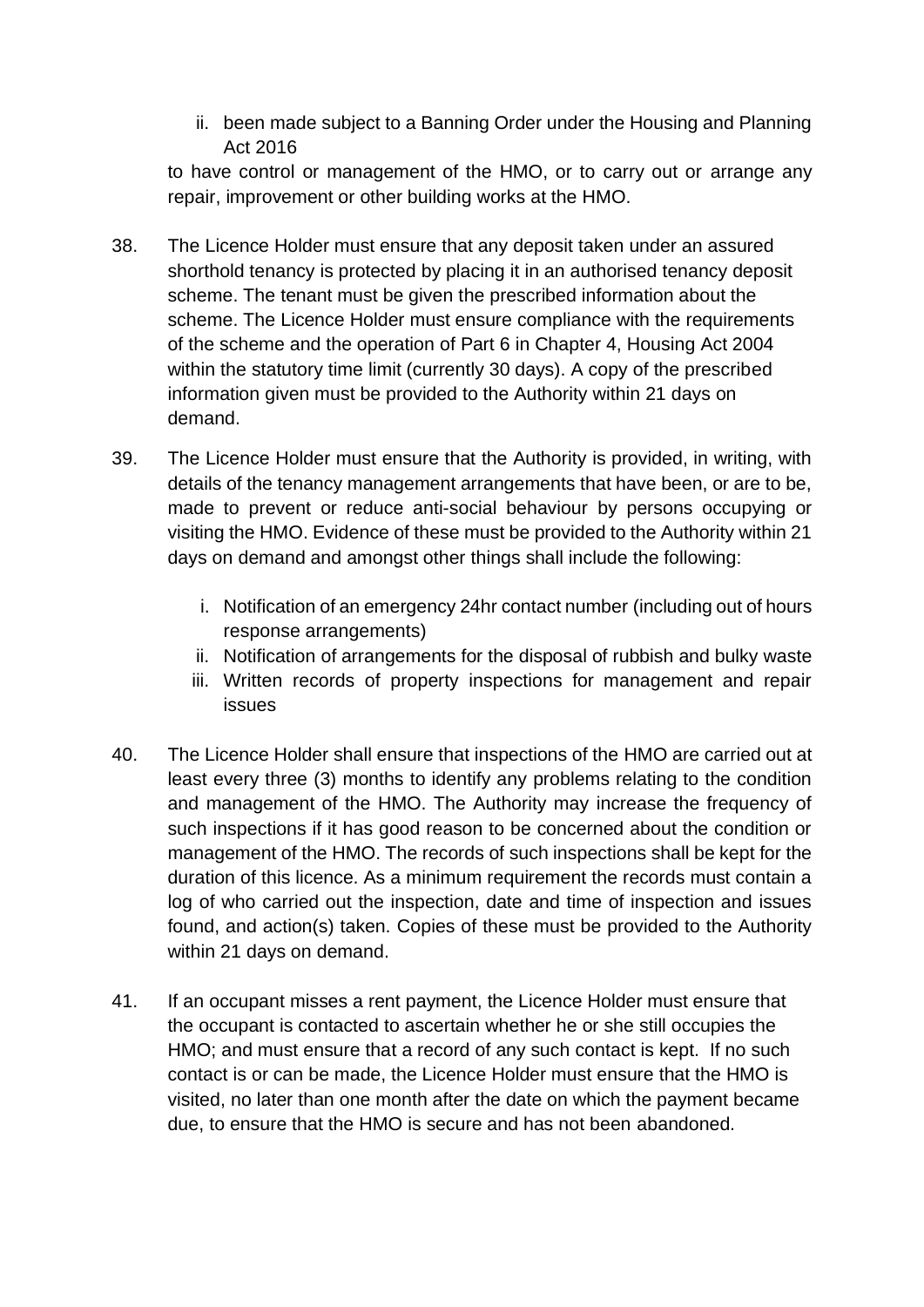42. If previous occupants have not surrendered keys to the HMO door, or to the doors of dwellings within the HMO, the Licence Holder must ensure that the relevant locks are changed, before new occupants move in.

#### Financial Management

- 43. When rent or licence fees are collected or received in cash from the occupiers, a written rent receipt must be given to the occupiers, within 7 days of receiving the rent. (This can be an email or written invoice confirming to the tenant, the date and amount paid.) Copies of the rent receipts and records must be provided to the Authority within 21 days on demand.
- 44. The Licence Holder must provide the Authority with details in writing of the payment arrangements to settle the annual council tax account within 21 days of demand.
- 45. Where the council tax account is in the name of the occupiers of the HMO, the Licence Holder must contact the council tax department to change the account into the Licence Holder's name within 21 days of demand. This condition shall not apply to any letting in the HMO where the VOA has determined that the letting should be separately banded for Council Tax purposes.
- 46. The Licence Holder must inform the occupiers of the HMO of any change in liability of council tax within 21 days from the date of change.

# Measures to address Anti-Social Behaviour [ASB]

- 47. The Licence Holder must ensure that all reasonable and practicable steps are taken to prevent and deal effectively with anti-social behaviour [ASB] resulting from the conduct of occupiers of, or visitors to, the HMO and must comply with the requirements of paragraphs (a) to (g) below (If the Licence Holder has an agent it is still the Licence Holder's responsibility to ensure their agent acts on their behalf in compliance of the conditions):
	- a. If the Licence Holder receives a complaint from any person or organisation (including the Authority) regarding antisocial behaviour involving the occupiers of or visitors to the house, the Licence Holder must ensure that the occupiers are contacted within 7 days of receiving the complaint. The Licence Holder must ensure that the occupiers are informed in writing of the allegations of the ASB and of the consequences of its continuation.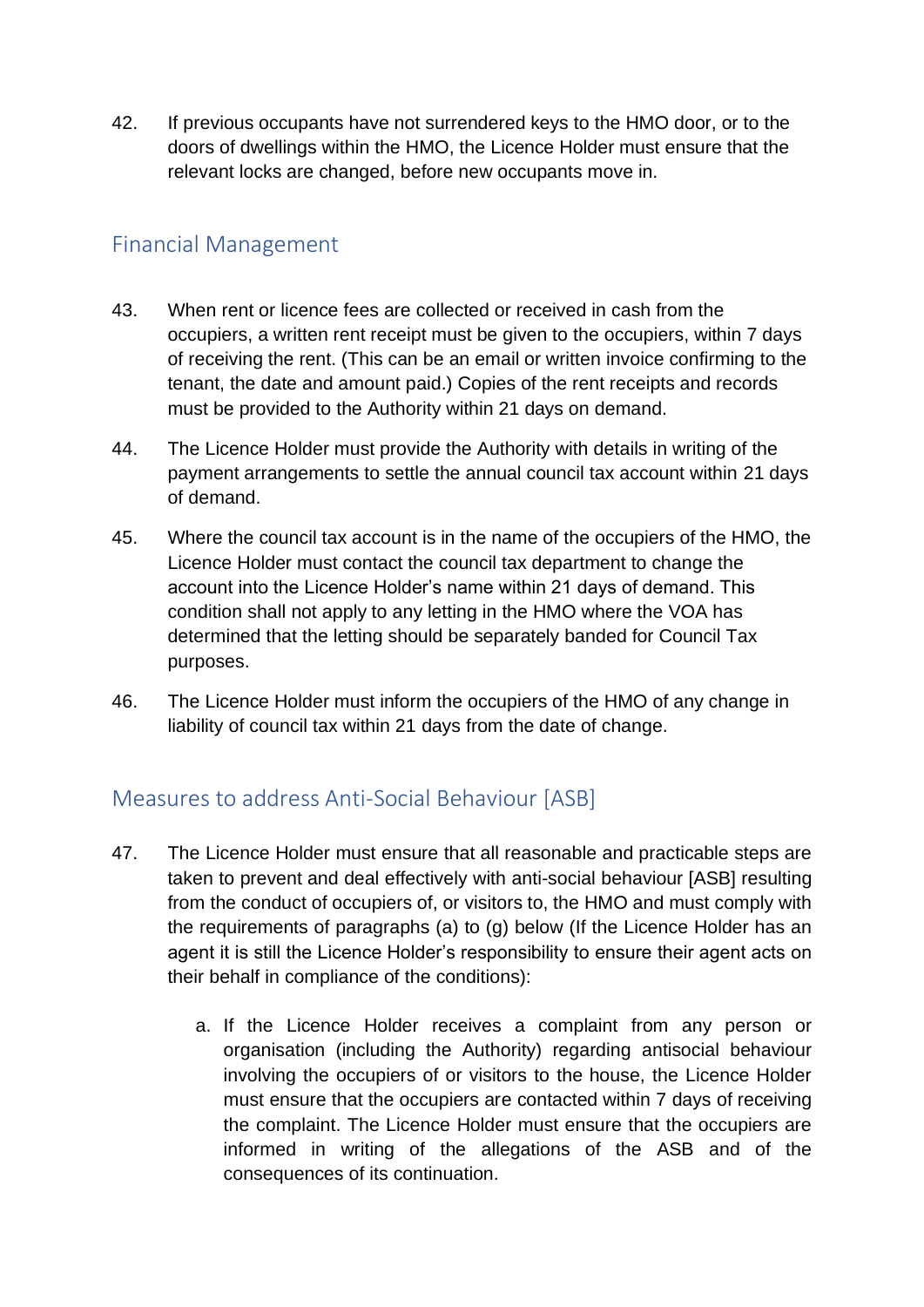- b. If the Licence Holder is informed by the Authority, Police or other organisation that any occupiers have entered into a Community Resolution; or have been issued with an Acceptable Behaviour Contract; or a civil injunction has been obtained against the occupiers; or if the occupiers have been prosecuted in relation to ASB, the Licence Holder must either visit the house within 7 days of being notified or ensure that it is visited by the person managing the house.
- c. During the visit referenced in b) above, the Licence Holder must ensure that the occupiers are provided with a warning letter advising them (amongst other things) that their behaviour is not acceptable, that they are responsible for the conduct of their visitors, the impact on the victims and local community, and of the consequences of its continuation.
- d. Any letters, emails, legal notices or other documents relating to ASB, which are sent or received by the Licence Holder, or the agent on behalf of the Licence Holder, must be copied and kept for 5 years by the Licence Holder.
- e. Where the Licence Holder has reasonable grounds to suspect that the ASB involves criminal activity the Licence Holder must ensure that the appropriate authorities are informed.
- f. The Licence Holder shall co-operate with the Police and Authority in resolving ASB in any licensed property under their control. Such cooperation includes attending or being represented at any case conferences or multiagency meetings and providing information to the Police or the Authority when requested.
- g. Any correspondence, letters and records referred to in conditions 47(a) to (f) must be provided by the Licence Holder to the Authority within 21 days on demand.

# General Conditions

48. The licence holder must take all reasonable steps to arrange for access to be granted to Authority officers when requested, at any reasonable time. They must not impede Authority officers in carrying out their statutory duties including inspecting, surveying and investigating the house to ensure compliance with licence conditions and any other relevant legislation.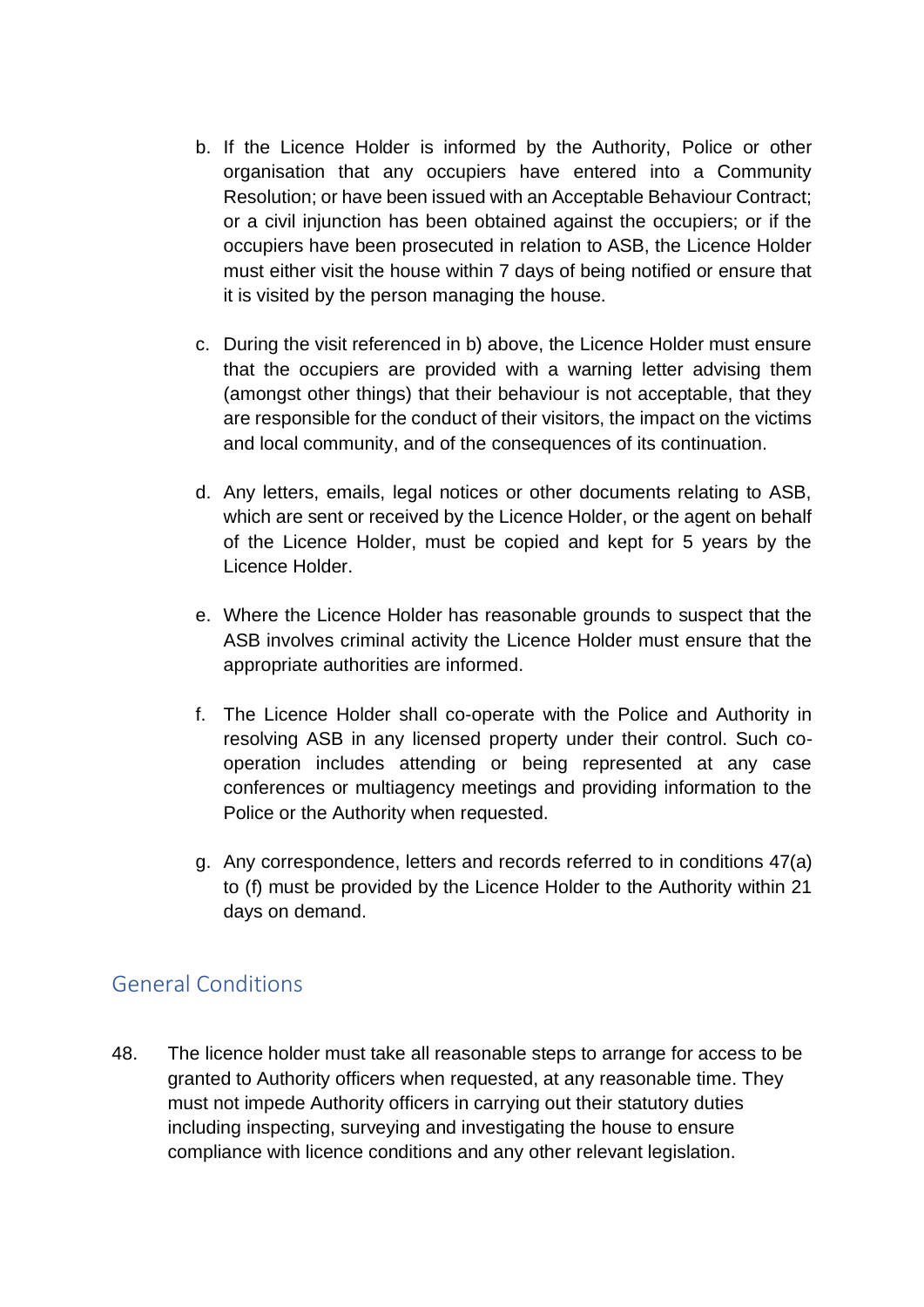- 49. The Licence Holder must provide the Authority, within 21 days of receiving a written notice, with such of the following particulars as may be specified in the notice with respect to the occupancy of the HMO:
	- a. The names and numbers of individuals and households in occupation specifying the rooms they occupy within the HMO.
	- b. The names and number of individuals in each household.
- 50. The Licence Holder must ensure that if any alteration or construction works are in progress, works are carried out at the HMO are carried out in such a manner as to ensure the safety of all persons occupying or visiting the HMO in compliance with Health and Safety legislation.
- 51. The Licence Holder must ensure that on completion of any works, the HMO is left in a clean and tidy condition and free from builders' debris.

# Documents to be displayed

- 52. The Licence Holder must ensure that notices are displayed in the common parts of the HMO with the following information;
	- a) Name, Address and Emergency Contact number of the Licence Holder or managing agent; AND
	- b) A notice specifying the occupancy limits as stated in this licence. (You may wish to display a copy of the relevant pages of this licence)

#### Limitations of Licence

LICENCE TRANSFER - This licence **cannot** be transferred to another person or organisation or property.

COMPANIES AND PARTNERSHIPS - If the Licence Holder is a company or partnership and it is dissolved while the licence is in force, the licence ceases to be in force on the date of dissolution.

PENALTY FOR BREACH OF LICENCE CONDITIONS - Failure to comply with any of the above licence conditions may result in enforcement action and/or prosecution. On conviction, a Court may impose an UNLIMITED fine for each breach of these licence conditions. Alternatively, the Authority may impose a financial penalty of up to £30,000 for each licence condition breach

# Other Statutory and Legal Requirements